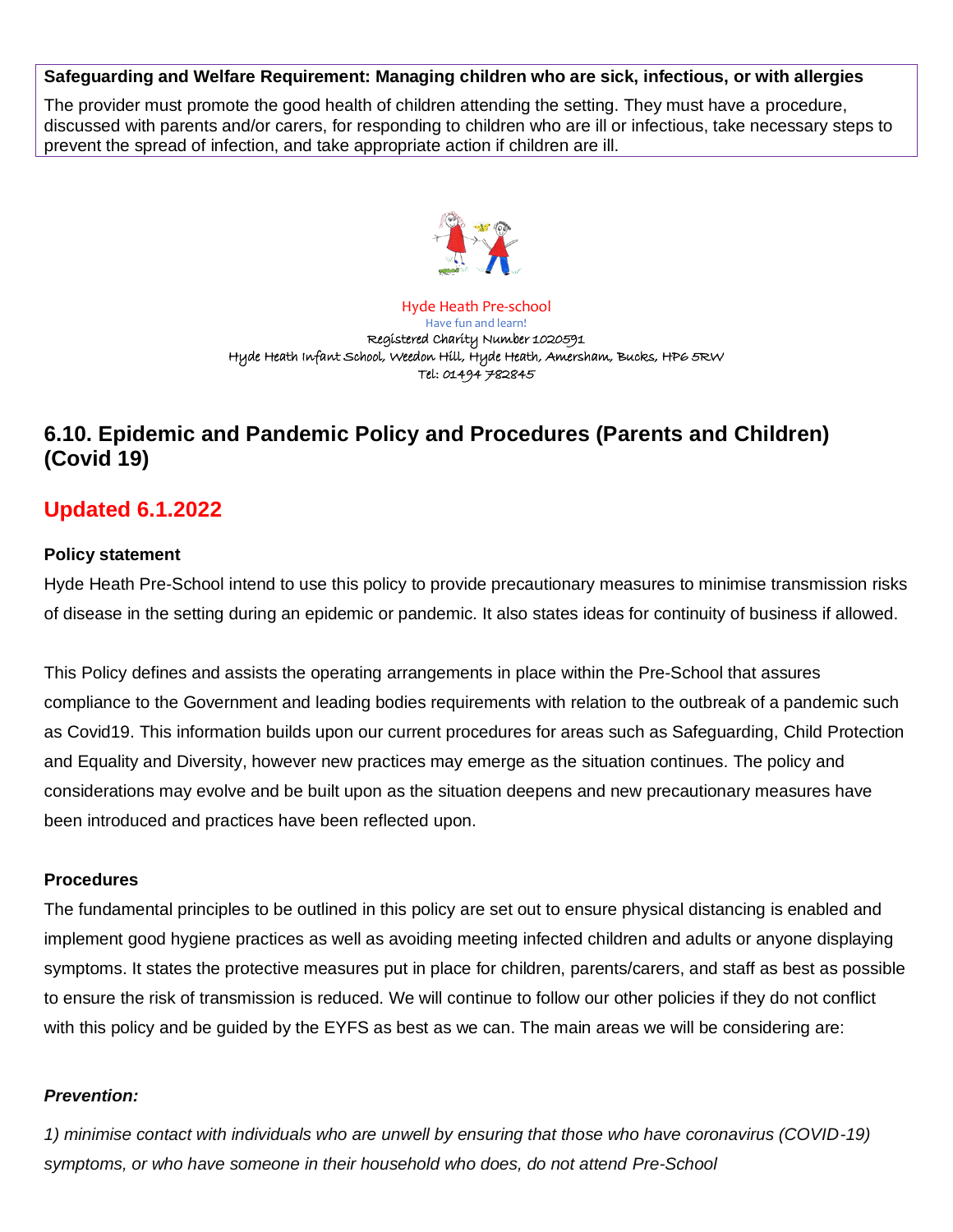*2) clean hands thoroughly more often than usual*

*3) ensure good respiratory hygiene by promoting the 'catch it, bin it, kill it' approach*

*4) introduce enhanced cleaning, including cleaning frequently touched surfaces often using standard products, such as detergents and bleach*

*5) minimise contact between groups where possible*

*6) where necessary, wear appropriate personal protective equipment (PPE)*

*Numbers 1 to 4 must be in, all the time.*

*Number 5 must be properly considered and must put in place measures that suit their particular circumstances.*

*Number 6 applies in all specific circumstances.*

*We will also consider the following:*

- Care routines and equipment from home
- Wellbeing and Education

### *Response to any infection:*

*7) engage with the NHS Track and Trace process*

*8) manage confirmed cases of coronavirus (COVID-19) amongst the setting community*

*9) contain any outbreak by following local health protection team advice*

*Numbers 7 to 9 must be followed in every case where they are relevant.'*

### **Children**

*Attendance*

- Only children who are symptom free or have completed the required isolation period should attend the setting.
- If a child or someone else in their household shows any signs of illness, they must not come to Pre-School and follow government advice on isolation and testing.
- Testing for Covid-19 is accessible and must be undertaken before a return to Pre-School if the child or member of the household has Covid symptoms.
- Children must not attend Pre-School if they have had or require calpol for COVID symptoms.
- Families who attend at least two settings should choose only one setting so minimal interaction remains small (in exceptional circumstances). Families that work and rely on employment of a childminder or Nanny can attend but this must be discussed with both parties. Childminders/Nannies who collect children from setting must either walk or use their own transport to collect children.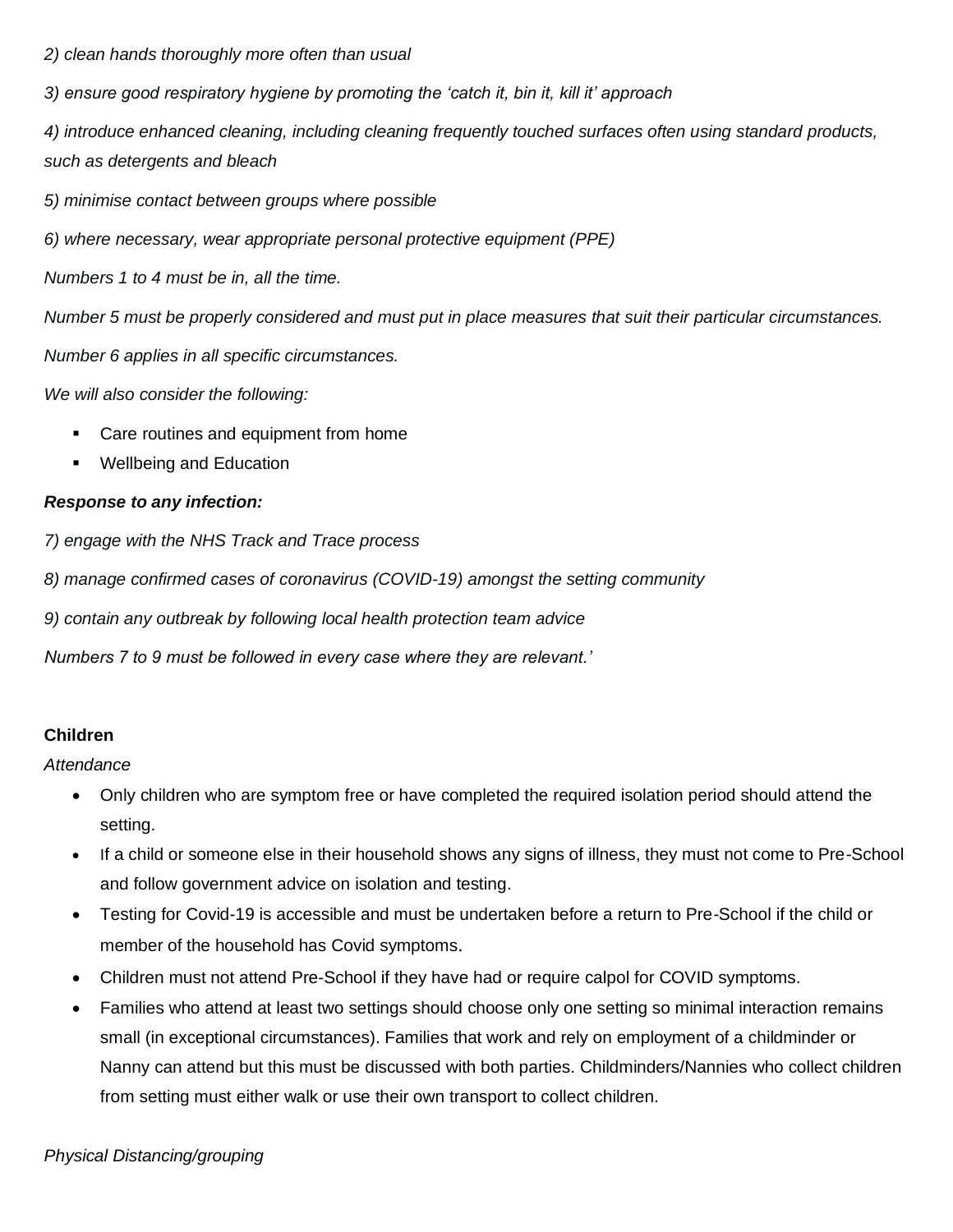- Children will not be required to be in small 'bubbles' following recent Government guidelines. Staff may exercise their own judgement during the day for the high standards of safety for all children.
- The same staff team will be in attendance wherever possible to limit the amount of people meeting each other.
- Smaller amounts of children in the whole setting may be advised should a local lockdown occur. As we usually run to capacity most days this could be achieved by, but not limited to:
	- $\circ$  A temporary cap on the number of children in the setting at any one time.
	- $\circ$  Temporarily limiting hours per child, ensuring all children have access to some preschool time.
	- $\circ$  If needed, prioritising children's attendance by age, starting with those moving to Primary the following year.
	- o If needed, changing the preschool open hours to all children.
	- o Staggering drop off and pick up times to enable social distancing.
	- $\circ$  Prioritising children such as those who are vulnerable, those with special educational needs, those from households where parents are critical workers
- Outdoor spaces should be utilised as much as possible.

## *Care Routines and Equipment from Home*

- Care routines including provision of snack time, lunch time, nappy changing, and toileting will be arranged accordingly and where possible social distancing at these times will be adhered to.
- A phased return may be best to ease their transition back into preschool if the preschool has been closed for quite a while or only open for critical workers.
- An all-day sunscreen should be applied by the parents / carers before the child arrives at the preschool. T shirts covering shoulders and leggings/tracksuit bottoms would be preferable to minimise sun exposure.
- Children are to be brought into Pre-School wearing clean clothes each day they attend.
- Lunch boxes should be sent to Pre-School with easy to open packaging and fruit cut up (including grapes). Lunch boxes will be kept apart and within your child's group. All lunch boxes must be washed by a parent immediately when arriving home.
- Provide a named sunhat
- Provide a named water bottle which staff will refill using appropriate measures in order not to cross contaminate. Water bottles will be kept apart.
- No toys are to be brought from home unless your child needs a comforter (this must be washed daily)
- Bags with children's equipment are allowed in Pre-School with the essentials only nappies, prescribed medicine, and a change of clothes. Staff will inform parents if supplies need to be topped up.
- Key workers may be changed due to staffing you will be informed who your key worker will be if this is the case.

*Wellbeing and education*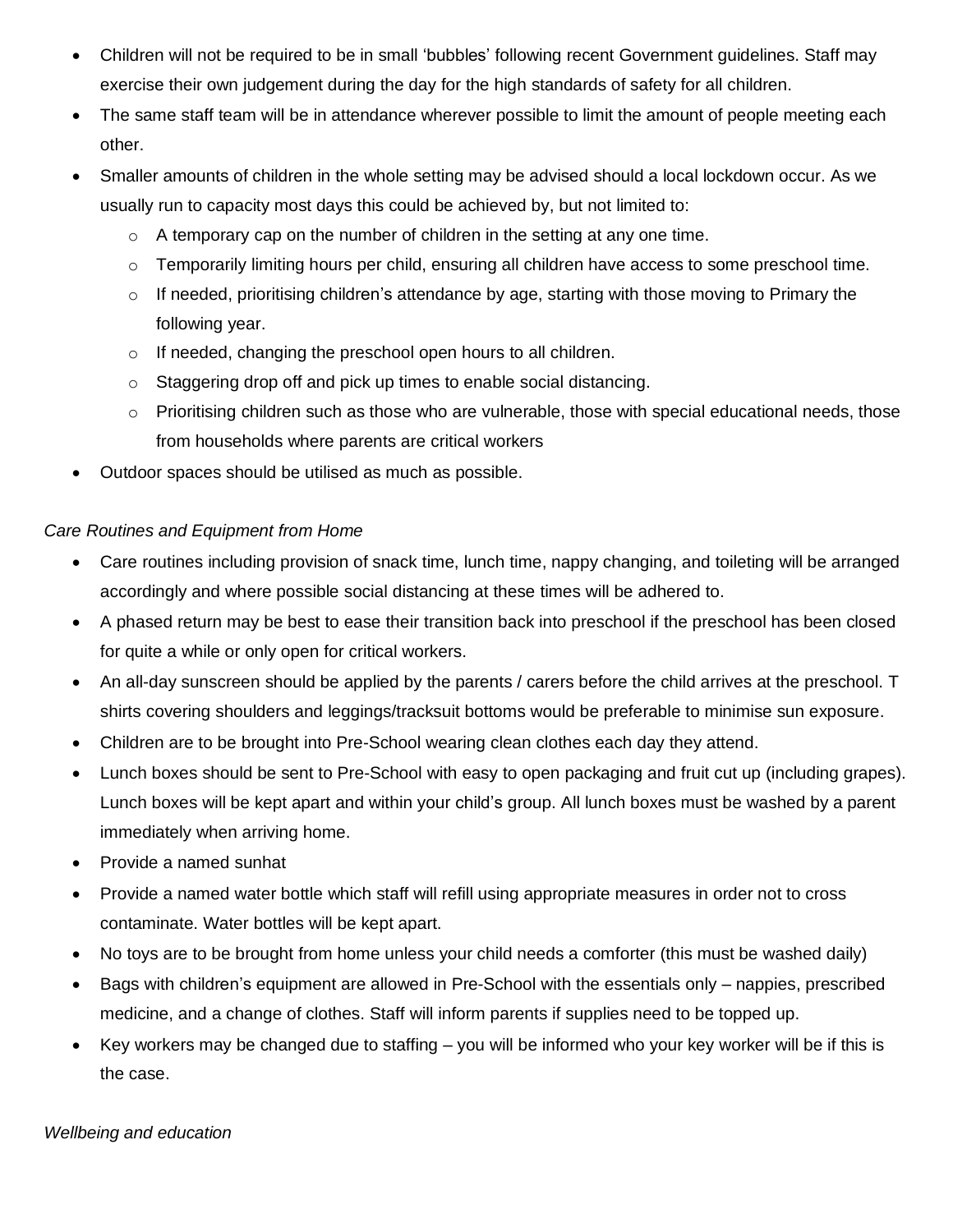- Children should be supported in age appropriate ways to understand the steps they can take to keep themselves safe including regular hand washing, coughing into an elbow, using a tissue and adopting a catch it, kill it, bin it regime.
- Children should be supported to understand the changes and challenges they may be encountering because of Covid-19 and staff need to ensure they are aware of children's attachments and their need for emotional support at this time.
- EYFS framework will continue to be delivered through play and adult led activities.
- Snack times will continue where staff will prepare food wearing appropriate PPE equipment.

### **Parents**

*Physical distancing* 

- Only parents/carers who are symptom free and or have completed the required isolation periods will be able to drop off or collect their child.
- Only one parent/carer per family to drop off and collect their child
- Staggered drop off and collection times from 9.00am and by 12.00pm/2.50pm will be implemented to avoid a queue waiting to enter preschool. Drop off and collection times will be prioritised to working parents/carers. We would appreciate parents/carers to stick to there allocated times.
- Arrange drop off and pick up at the preschool entrance to avoid parents entering the preschool unnecessarily.
- Pre-School entrance may change to allow ease of access and as not to cross over with Hyde Heath Infant school.
- When parents/carers are waiting to drop off or collect their child, physical distancing should be maintained in a safe area sticking to government social distancing policies. Parents/Carers should leave the area immediately after dropping off and picking up their child.
- Parents are not to enter the Pre-School. We will consider allowing parents/carers to enter the preschool for the purpose of a settling in session if not doing so would cause a child distress, this could take place in the outdoor environment. The provider should consider measures to minimise contact between the parent and other children and staff members.
- Parent's and Visitors will be asked to wear a mask should social distancing be challenged. Staff will also wear masks.
- If the child is too distressed perhaps a delayed start to their preschool entry may be preferred or half hour settling in sessions without their parent.
- It is advised that your child stay at home as much as possible (apart from regular exercise which we promote) when your child is not in attendance at Pre-School.
- Parents are to inform Pre-School of any travel plans. Children will not be able to attend Pre-School if you are visiting a country/area that requires you to self-isolate on return.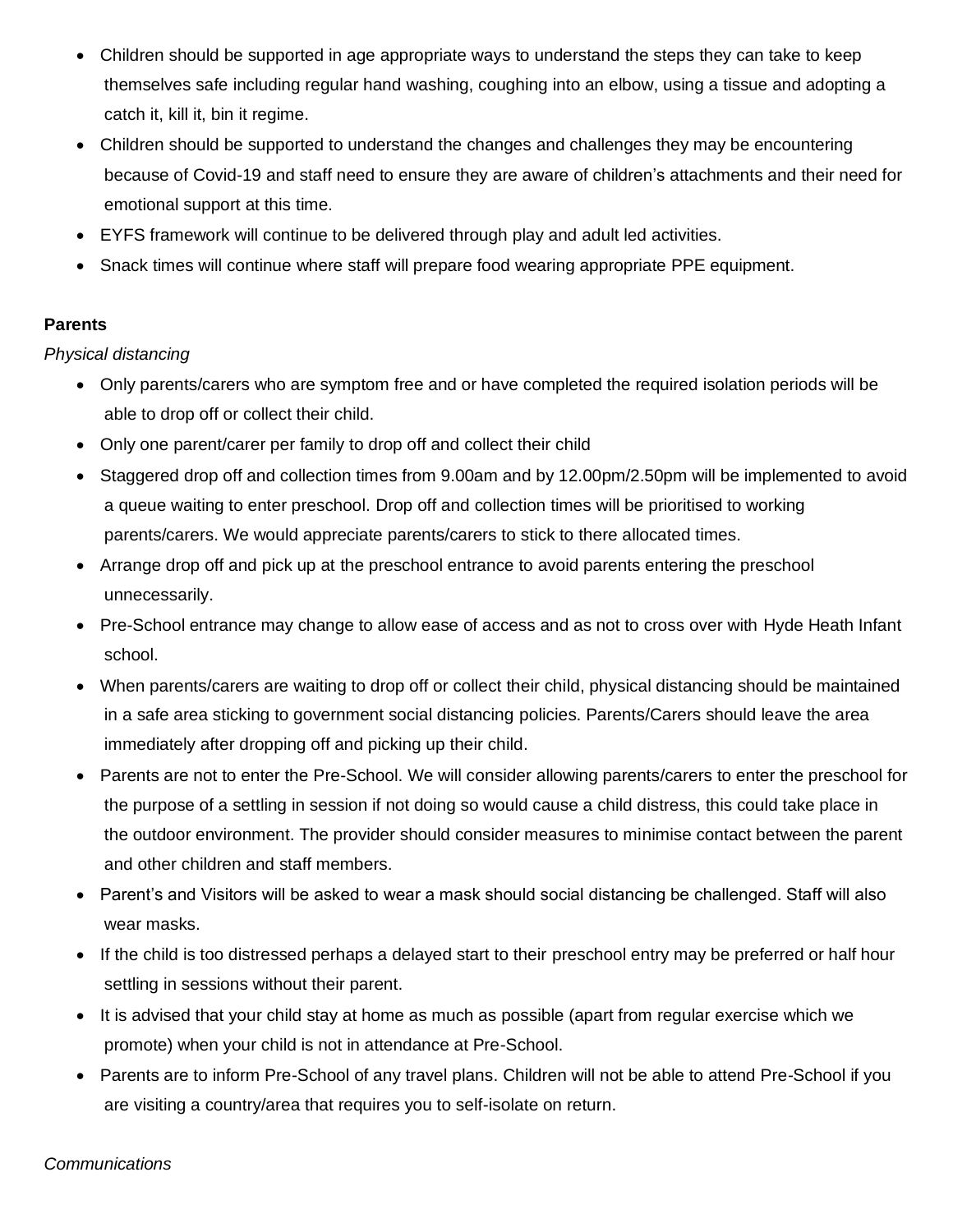- Clear communication regarding the role parents/carers play in the safe operating procedure and all measures being taken to ensure the safety of their children and themselves will be provided by Hyde Heath Pre-School.
- Parents/Carers should inform preschool of their circumstances and if they plan to keep their child away, this helps preschool to conform to our safeguarding policy.
- Parents/Carers may be needed to support the running of the preschool by providing extra resources and consumables the preschool may not be able to source or afford such as cleaning wipes or products, tissues, toilet rolls etc.
- Child accidents (slips, trips and falls) and Incidents at Pre-School will be communicated by email/phone. Parents/carers are required to acknowledge an accident or incident by email. A form will also be completed.
- Communication as much as possible should be made through ema[ilmanager@hydeheathpreschool.org.uk](mailto:manager@hydeheathpreschool.org.uk) or by telephone **01494 782845**
- **Up to date Emergency contact numbers will be required**

### **Visitors**

- Attendance to the setting will be restricted to only children and staff as far as practically possible and visitors will not be permitted to the preschool unless essential (e.g. essential building maintenance).
- Other professionals (Ofsted, Bucks County council advisory team etc) will be considered entry if essential to child/staff wellbeing.
- Where essential visits are required these will be made outside of the usual preschool operational hours where possible.
- As far as possible parents and carers should not enter the premises.

# **Travel**

- Wherever possible parents/carers are required to travel to preschool by walking or if not possible, using their own transport.
- If public transport is necessary, current guidance on the use of public transport must be followed.
- Parents/carers are encouraged to ensure they do not leave travel accessories including buggies, car seats, scooters in the setting premises or grounds.
- Outings from the preschool into the local community may take place but staff will ensure mixing with members of the public does not happen – A full risk assessment will be implemented.

# **Hygiene and Health & Safety**

*Hand Washing* 

- All children and staff must wash their hands upon arrival at the nursery for at least 20 seconds.
- Children are to be encouraged to wash their hands frequently, this includes before and after eating food, after visiting the toilet or playing outdoors, after sneezing, blowing their nose or coughing.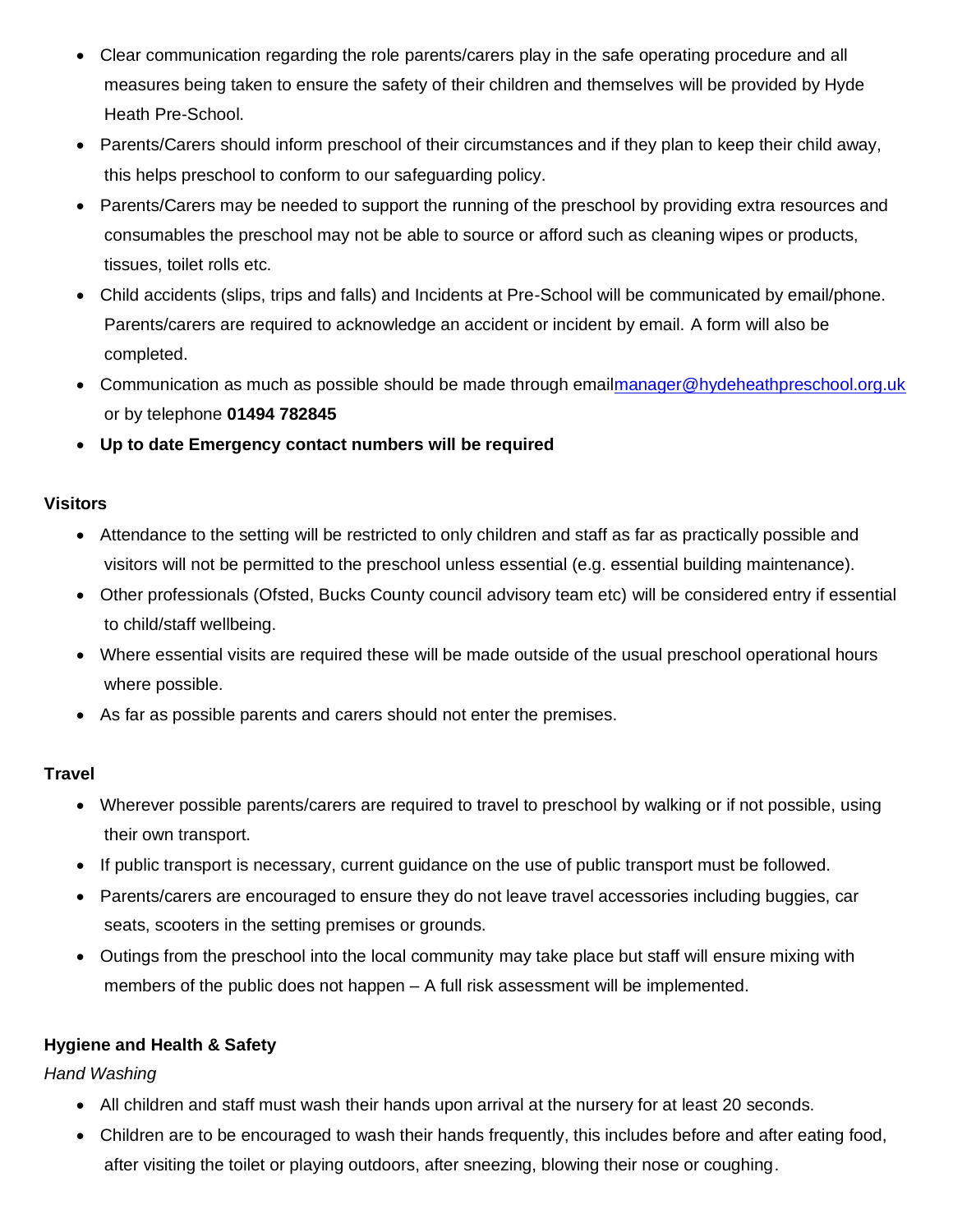• Bodily fluid spills will follow the correct procedures as normal.

### *Cleaning*

- An enhanced cleaning schedule is implemented that includes the cleaning of furniture, surfaces and children's toys and equipment after each use.
- Toilet area and hand washing facilities will be cleaned and sanitised regularly and cleaned thoroughly every night.
- A deep clean will take place after, should a child become ill in the area they were waiting.

# *Waste disposal*

- All waste will be disposed of in a hygienic and safe manner following government guidelines.
- Tissues are to be immediately disposed of and placed in a bin with a bag, lid and foot pedal.
- Bodily fluids (including nappies) are to be double bagged and disposed of in a bin with a bag, lid and foot pedal.

# *Laundry*

- All items within the setting requiring laundering will be washed by staff immediately after use.
- Items such as towels, flannels and bedding are not to be shared by children.

# *Risk assessment*

- The setting and all activity will be risk assessed before opening or going ahead to address the risks from the virus and due consideration given to any adaptations to usual practice. Sensible measures will be put in place and policies and procedures followed.
- Learning experiences involving materials which are not easily washable such as malleable materials (dough, clay) and the suspension of the sharing of food and utensils will be limited or not used.
- Removal of resources which cannot be easily wiped down or washed at the end of the day will not be used.
- Play food, play cutlery and crockery etc. will be removed or anything else which may be 'mouthed' by children.
- Baking, food play, sand and finger painting will be monitored and only allowed if safe to do so.

# *PPE*

- Government guidance is that PPE is not required for general use in early years settings to protect against COVID- 19 transmission.
- PPE will continue to be worn and disposed of as normal for nappy changing, one to one care and the administration of first aid.
- If a child shows symptoms, staff will wear a face mask, visor, disposable gloves, and apron if a 2-meter distance cannot always be maintained. PPE will be disposed of following government guidelines

# *Premises Building*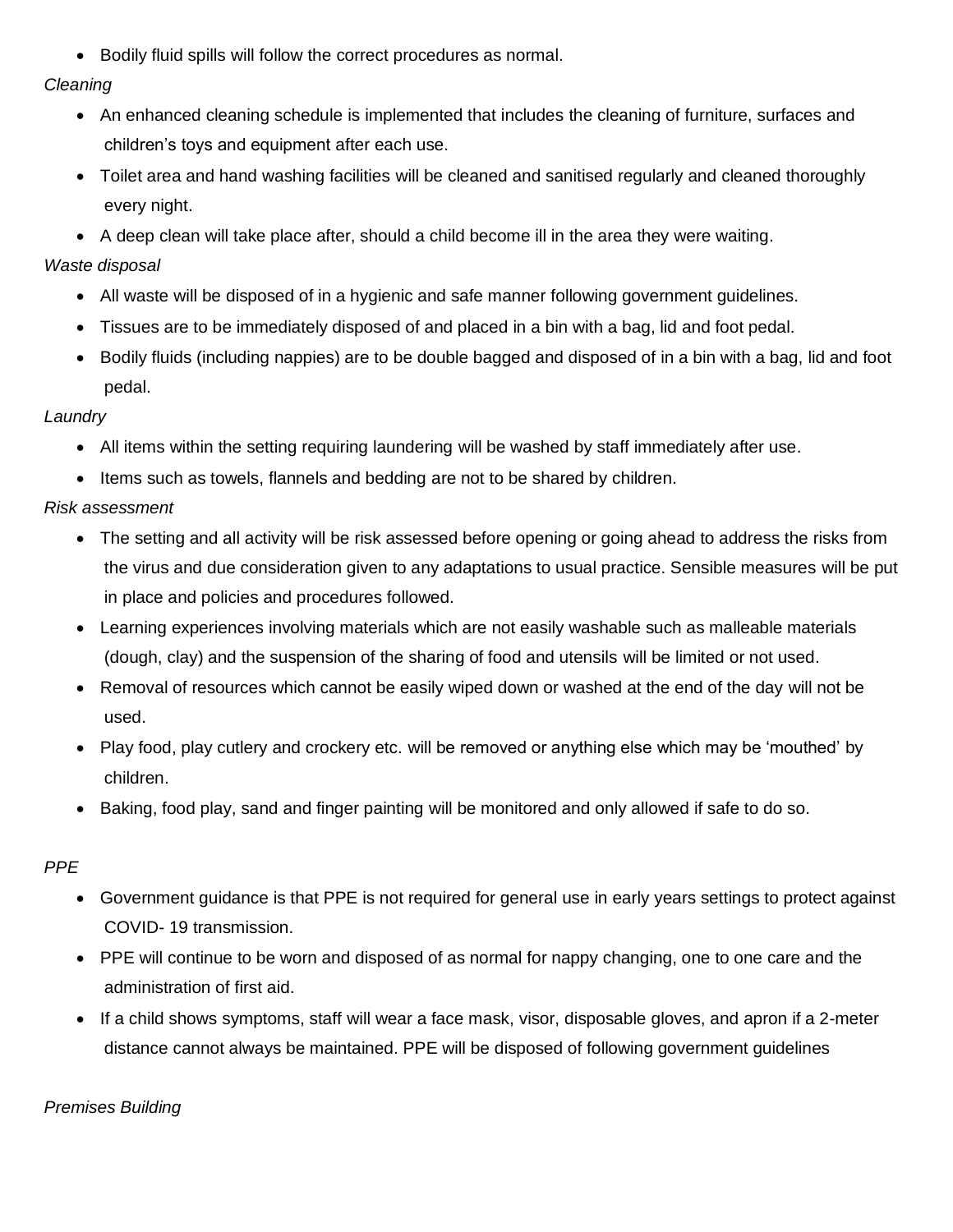- Where premises have been temporarily closed during the lockdown period or where they may need to temporarily close during future lockdowns appropriate Health & Safety checks will be conducted prior to reopening including legionnaires checks.
- Windows are to be kept open where possible to ensure good levels of ventilation. If doors are opened, we will ensure the children's safety is maintained.

### *Supplies Procurement & monitoring*

- The preschool will ensure an adequate supply of essential supplies and contingency plans such as additional suppliers are in place to minimise the impact of any shortages of supplies.
- The preschool will not be able to operate without essential supplies required for ensuring infection control.
- A monitoring system for the usage of PPE is essential to ensure that a supply of stock is available to all who require it as and when required to meet the operational needs of the setting. When stocks are low, other options may be considered, such as the use of washable tabards and facemasks. These items will be washed at a high temperature in accordance with relevant guidelines and separate to any other preschool washing.
- In case the supply of food is interrupted, procedures must be implemented to ensure the appropriate food alternatives are sourced and normal food safety and hygiene processes are followed.
- Food brought for snack will be carefully handled and collected by a member of staff This will not go into their own home. Fruit and vegetables will be handled with gloves and washed.

### *Responding to a suspected case of Cocid-19*

- In the event of a child developing suspected coronavirus symptoms whilst attending the setting, children are to be collected as soon as possible and isolate at home in line with the current NHS guidance. Parents are to arrange a test and inform the Pre-School of its outcome as soon as possible.
- Ensure child/staff member isolates at home for 7 days from when symptoms started. A test will also be required if symptoms are present.
- If siblings or other household members are self-isolating due to being close to a suspected/positive Covid case, so must the child in our care.
- Whilst waiting for the child to be collected the child will be isolated from others in an arranged area. Windows will be opened for ventilation.
- The staff member responsible for the child during this time will wear full PPE such face mask, visor disposable gloves and apron will be worn.
- The area will be thoroughly cleaned, immediately if the area cannot be left unvisited, and if the area can be left unvisited then cleaned after 72 hours.
- The person responsible for cleaning will be the person dealing with the unwell child and should continue to wear their PPE. This will then be disposed of according to current government guidelines.